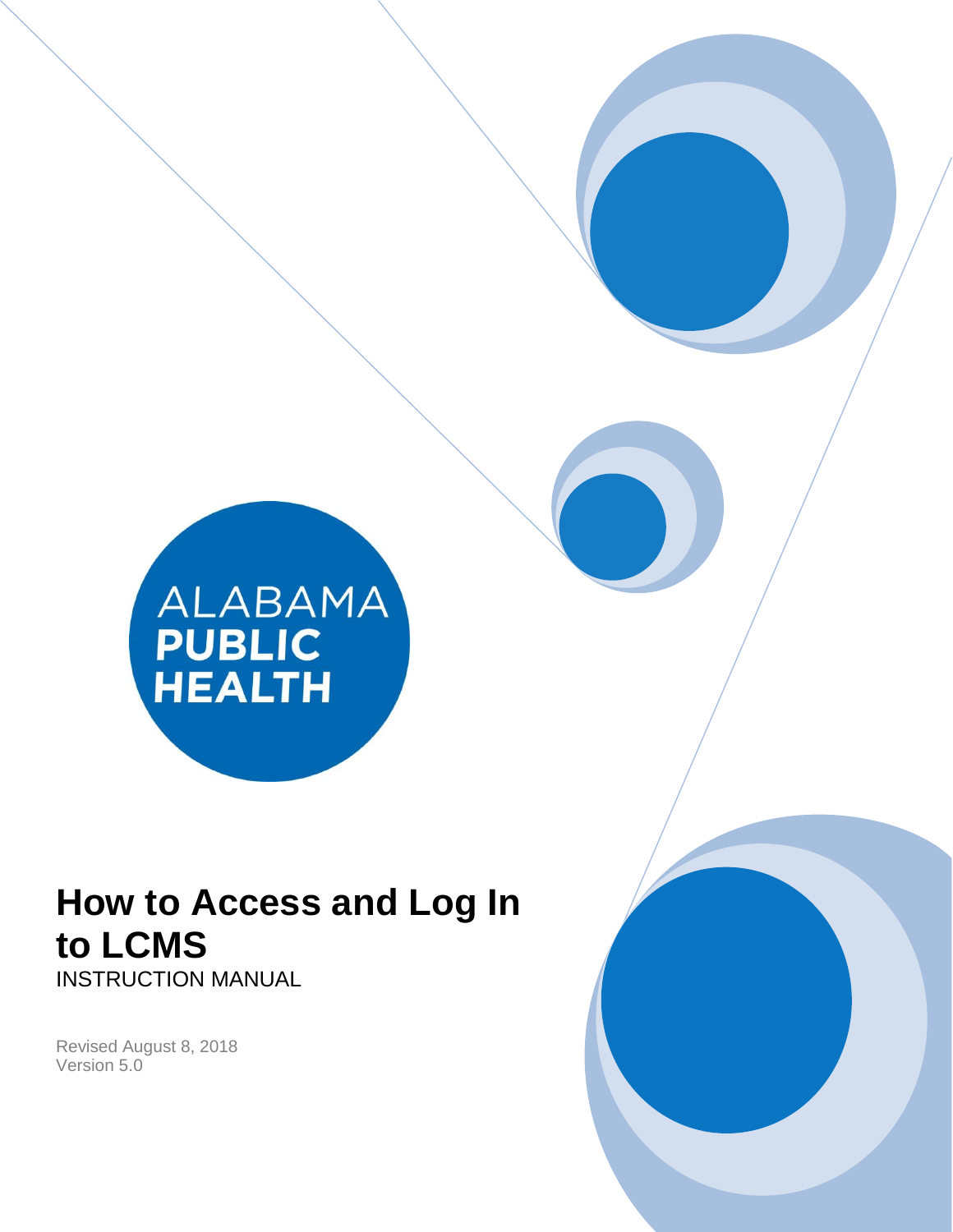# **Table of Contents**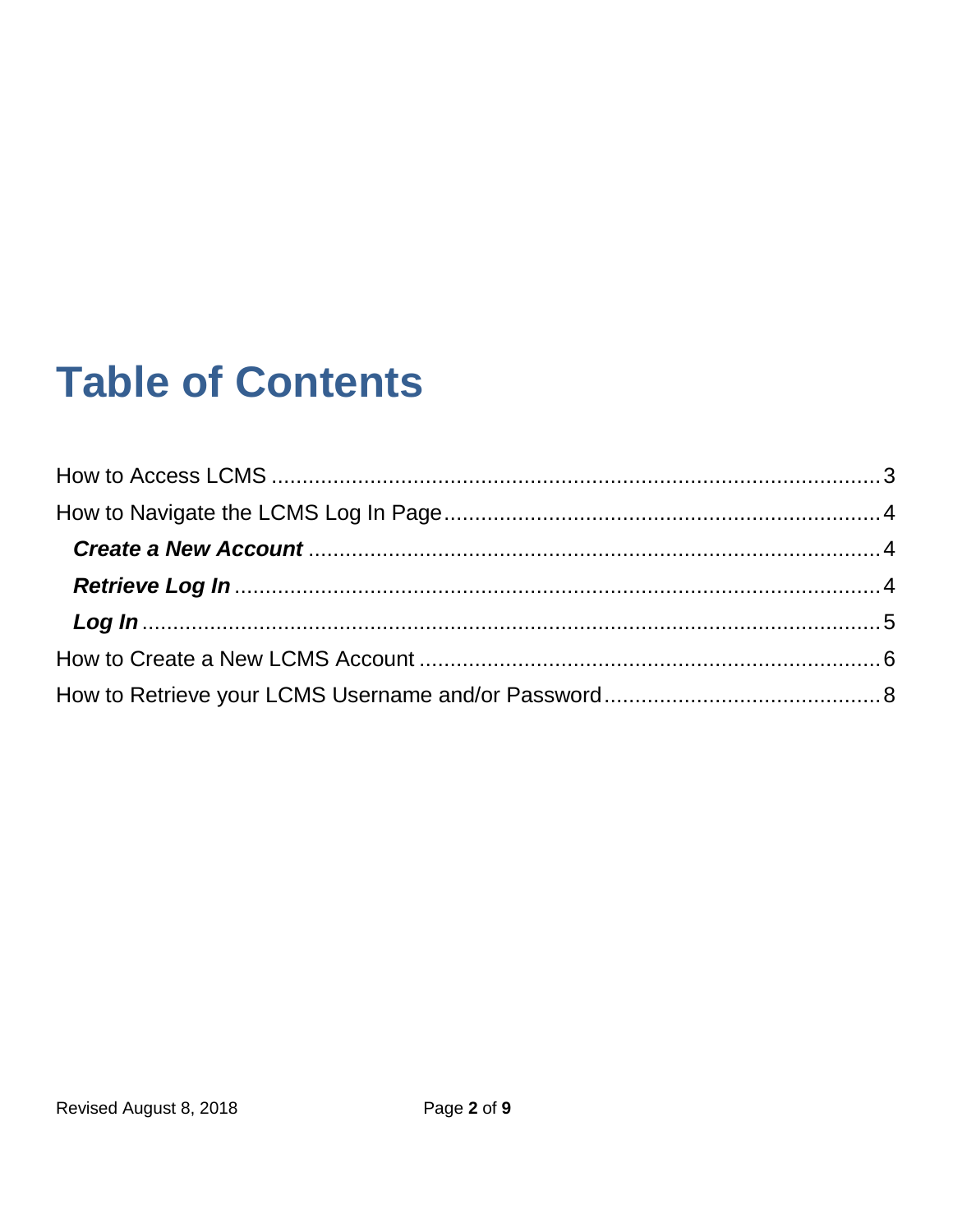# <span id="page-2-0"></span>**How to Access LCMS**

**Option 1:** Access LCMS through the ADPH home page at [www.alabamapublichealth.gov.](file:///C:/Users/sp1jjone/Documents/www.alabamapublichealth.gov) Then select the "Login" link in the upper right portion of the web page.



You will be directed to the central login portal for ADPH applications. Locate and select the LCMS (Learning Content Management System) link.



**Option 2:** Access LCMS directly by entering: <http://www.adph.org/extranet> into your web address bar.



Choosing either option will direct you to the Training Opportunities page.

Next, click on the "Log In" link, which is located in the upper right portion of the Training Opportunities page.



Revised August 8, 2018 Page **3** of **9**

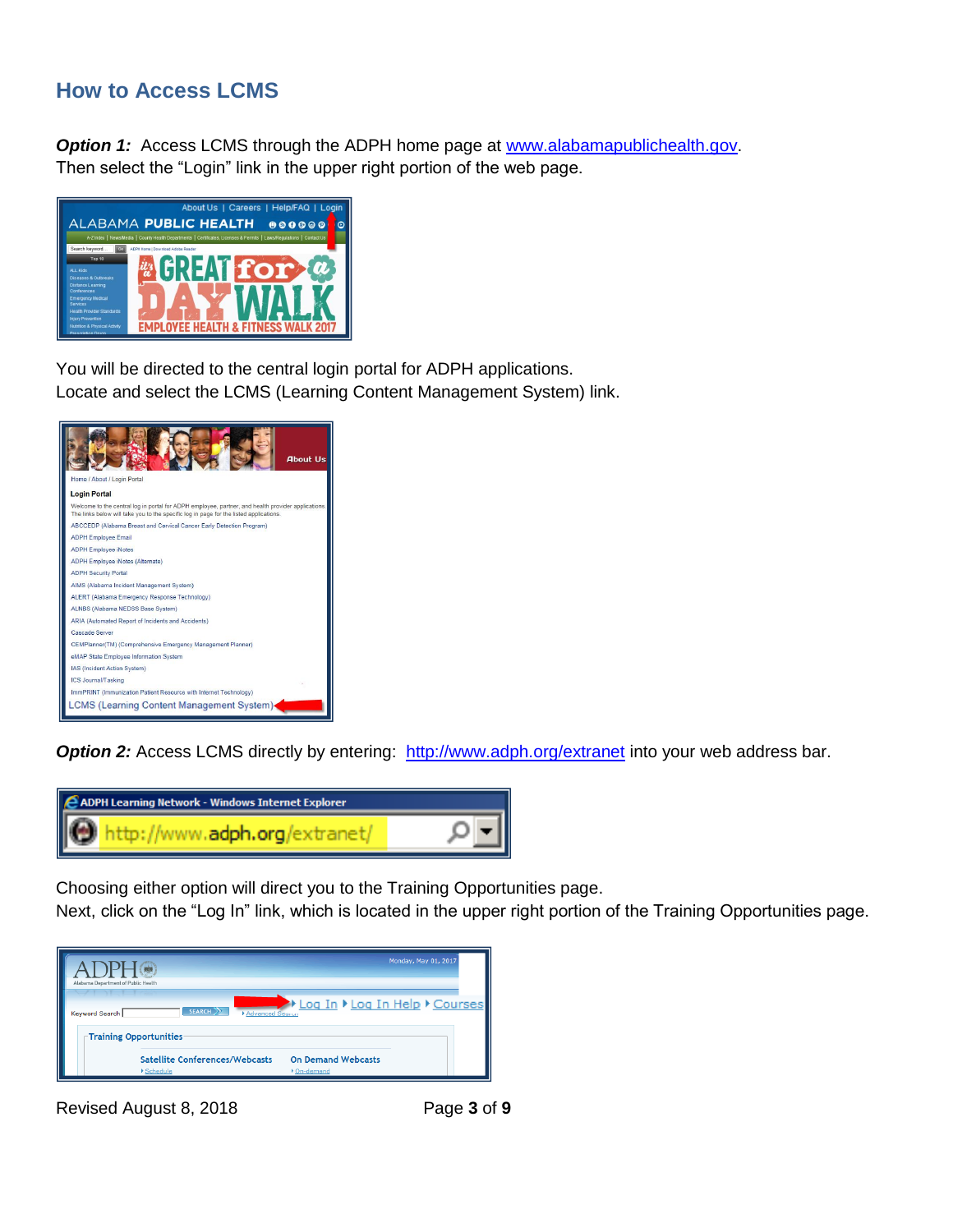# <span id="page-3-0"></span>**How to Navigate the LCMS Log In Page**

#### <span id="page-3-1"></span>*Create a New Account*

<span id="page-3-2"></span>Create a new LCMS account by selecting "Don't have a Username?  $\blacktriangleright$  Click Here". (Do not create more than one LCMS account.)



#### *Retrieve Log In*

If you are an existing user and you need to retrieve your Username and/or Password, select the "Can't remember Username or Password?  $\blacktriangleright$  Click Here" link.

| Log In                                                                                               |                    |
|------------------------------------------------------------------------------------------------------|--------------------|
| To Log In, enter your Username and Password.<br>Don't have a Username? > Click Here                  |                    |
| * Username:<br>* Password:<br><b>LOG IN</b><br>* - Indicates required field                          |                    |
| ADPH Learning Content Management System (LCMS)<br>Can't remember Username or Password? > Click Here- | To retreive log in |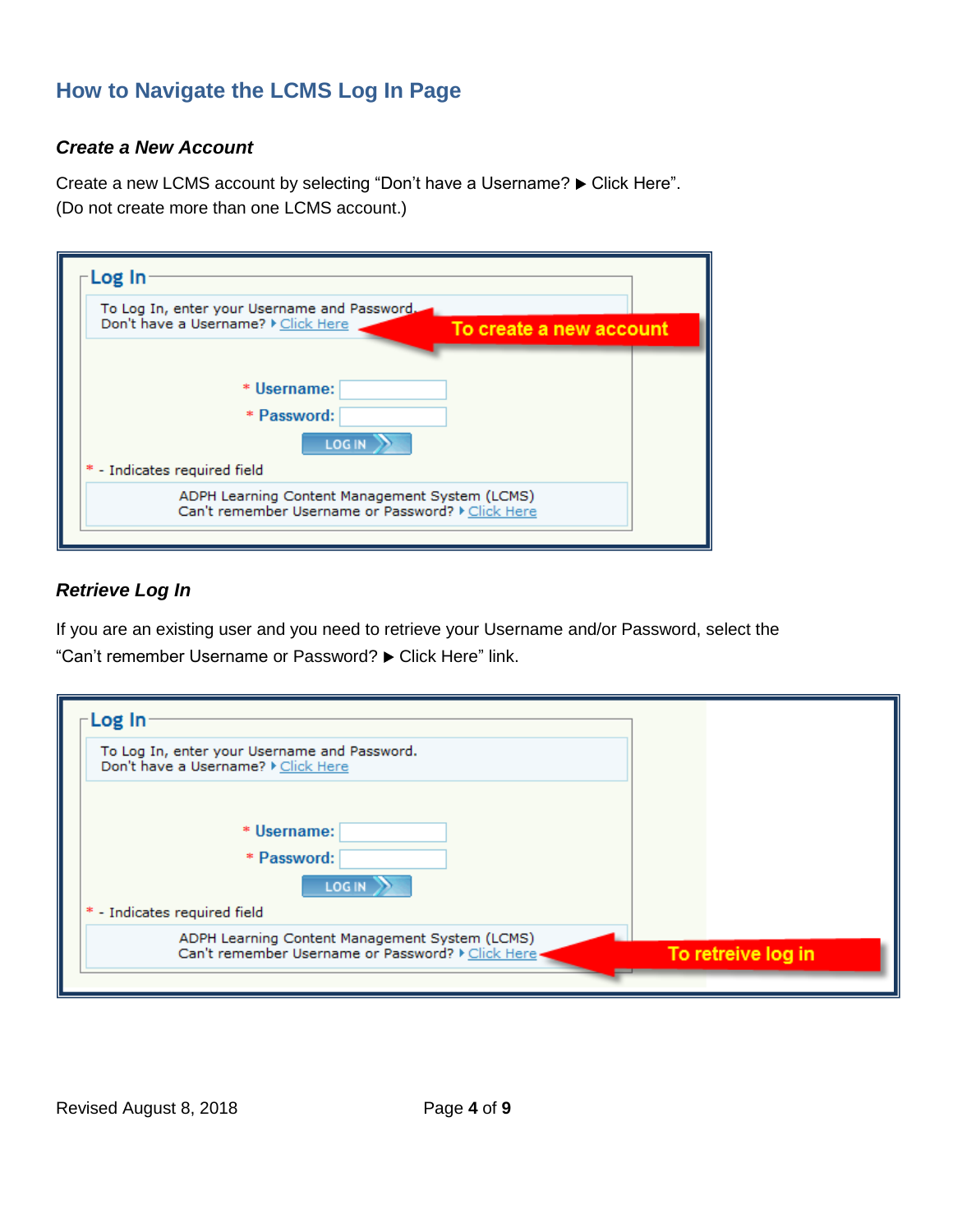#### <span id="page-4-0"></span>*Log In*

If you are an existing user and you remember your log in credentials, enter your username and your password. Then click the "LOG IN" button.

If your log in is successful, you will be directed to your LCMS "My Account" page.



|                      | <b>ADPH PORTAL</b><br>RESEARCH                                                                                                                                                                                                                                                               | Sample Newuser<br>Monday, June 27, 2016                                                                                                                                                                                                    |
|----------------------|----------------------------------------------------------------------------------------------------------------------------------------------------------------------------------------------------------------------------------------------------------------------------------------------|--------------------------------------------------------------------------------------------------------------------------------------------------------------------------------------------------------------------------------------------|
| ▶ Log Out            | -My Account <sup>.</sup><br><b>Professional Development-</b><br>Courses<br>My Courses<br>My Waiting List<br>My Curriculum Planner<br>My Transcript<br>My Forms<br>▶ Self Assessments<br>-Personal Information-<br>▶ Edit Profile<br>Change Password<br><b>Publications</b><br>▶ Publications | Form Center-<br>$\blacktriangleright$ (10) Registration Forms<br>$*(43)$ Testing Forms<br>▶ (462) Survey Forms<br>▶ (0) Volunteer Forms<br>▶ (24) Other Forms<br>Message Center-<br>$\triangleright$ (0) Check Messages<br>Contact Support |
| User: Sample Newuser | Account: General Account If this is incorrect: > Click Here                                                                                                                                                                                                                                  | © ER NETSUITE v.2 Enterprise Edition<br>ALABAMA DEPARTMENT OF PUBLIC HEALTH                                                                                                                                                                |

Revised August 8, 2018 Page **5** of **9** If your first name and last name are not shown in the top right corner above the current date and at the bottom left corner of the page, select the "If this is incorrect:  $\blacktriangleright$  Click Here" link to be redirected back to the log in screen. Then you will need to contact **LCMS [Support](mailto:LCMSSupport@adph.state.al.us)** for assistance with logging in to the correct account.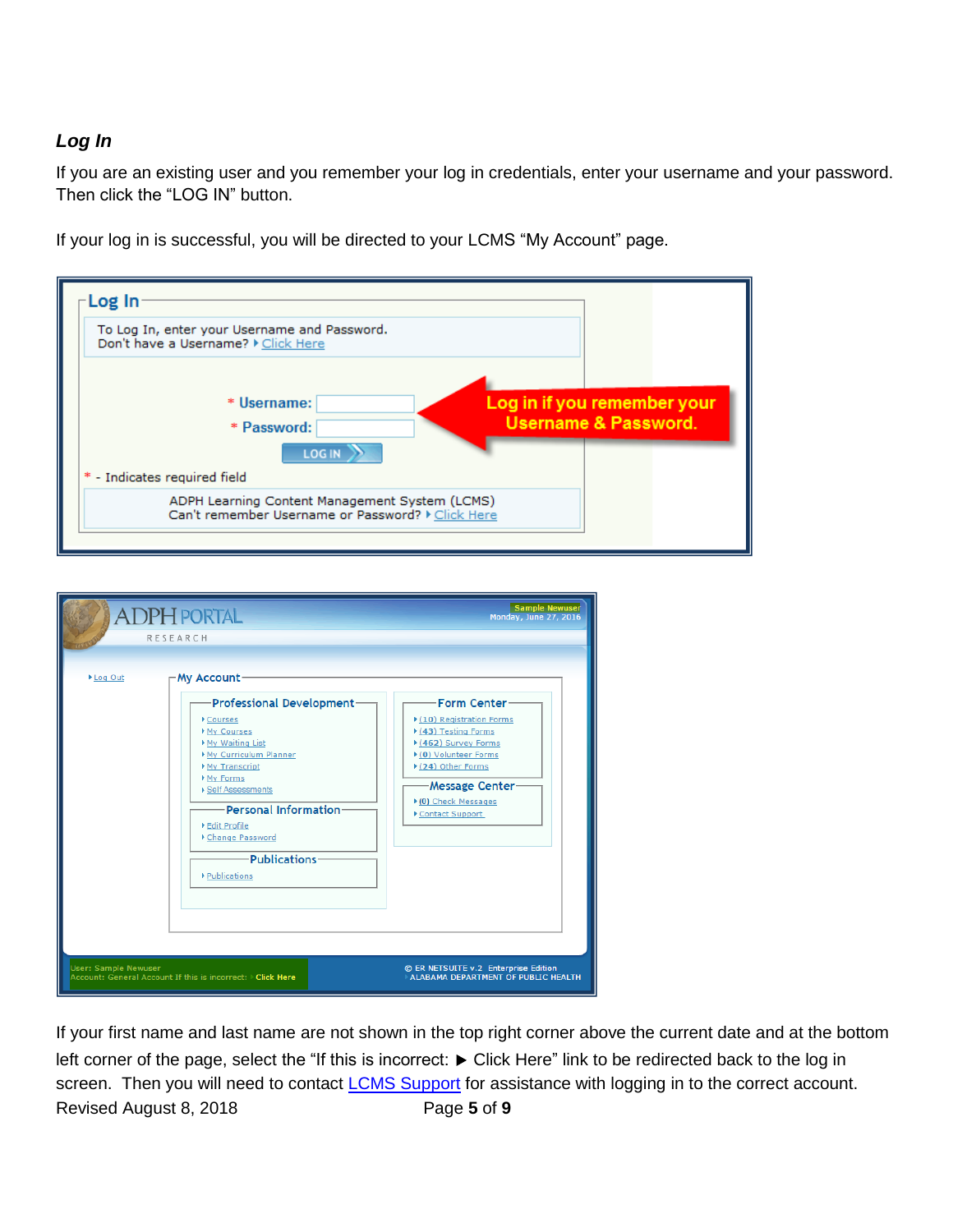## <span id="page-5-0"></span>**How to Create a New LCMS Account**

To register for a new LCMS account, select the

"Don't have a Username?  $\blacktriangleright$  Click Here" link on the Log In page.

| -Log In                                                                                                        |  |
|----------------------------------------------------------------------------------------------------------------|--|
| To Log In, enter your Username and Password,<br>Don't have a Username? > Click Here<br>To create a new account |  |
| * Username:<br>* Password:<br><b>LOG IN</b>                                                                    |  |
| * - Indicates required field                                                                                   |  |
| ADPH Learning Content Management System (LCMS)<br>Can't remember Username or Password? > Click Here            |  |

You will be directed to the "Registration Information" page. Enter your information into each field on this screen.

Choose your LCMS username. If you are an ADPH employee, you are recommended to use your Network ID as your username. If you have any questions contact LCMS Support. Then click the "SUBMIT" button to finish creating your new LCMS account.

| <b>Registration Information</b>                         |           |                                    |
|---------------------------------------------------------|-----------|------------------------------------|
| Click here if you already have a Username and Password? |           |                                    |
| First Name: * NewLCMS                                   |           |                                    |
| Last Name:*                                             | Account   |                                    |
| Email: *<br>mynewLCMSAcct@adph.state.al.us              |           |                                    |
| Username:*                                              | MyNewAcct | <b>Choose your unique Username</b> |
| Password:*                                              |           | Choose a password, 4-12 characters |
| Password:*                                              |           | <b>Confirm password</b>            |
| $PIN:$ *                                                | 5555      | Last 4 digits of SSN               |
| * - Indicates required field                            |           | <b>SUBMIT</b>                      |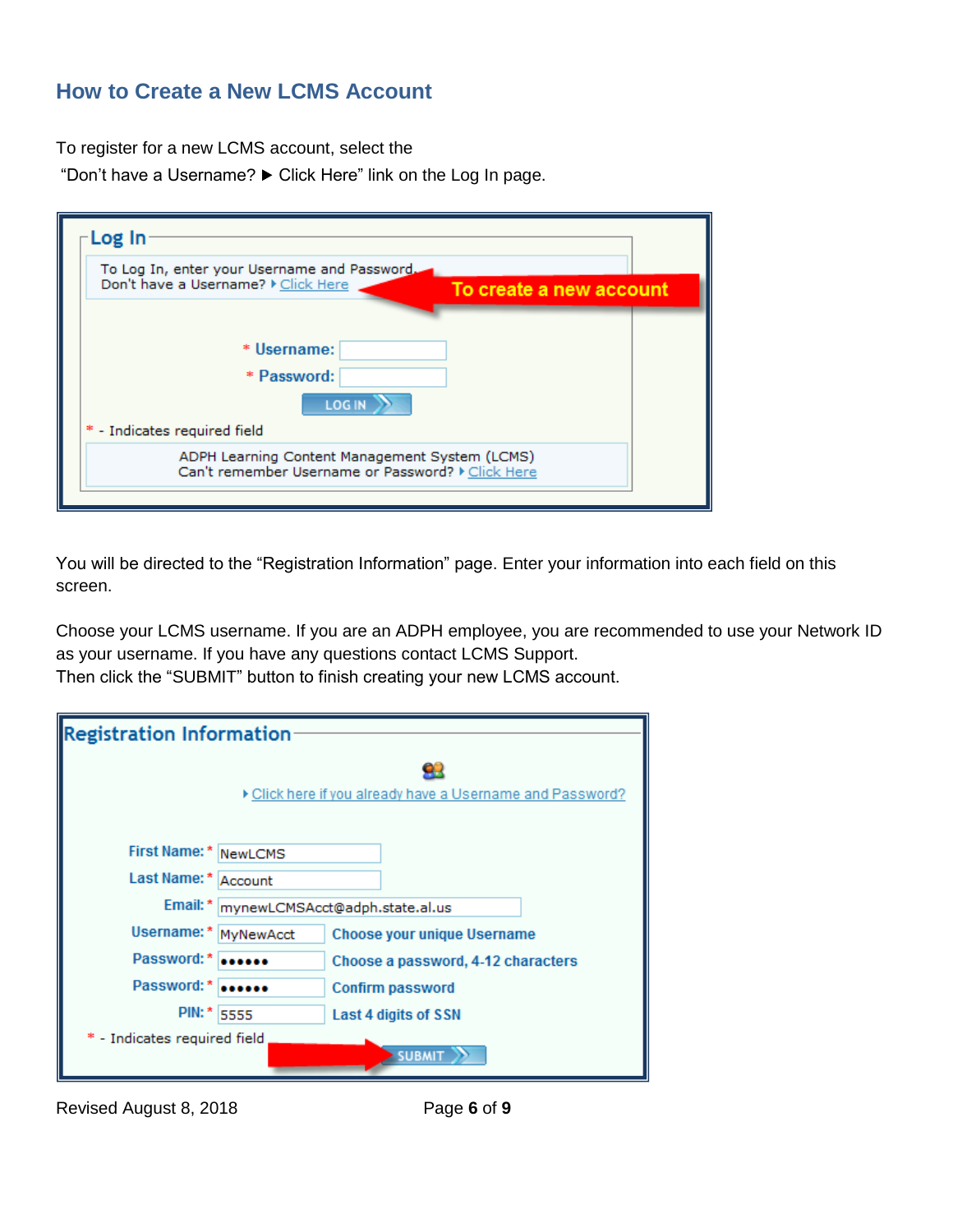Your first and last name will appear above the current date in the top right corner and in the bottom left corner of your "My Account" page. Your LCMS Account will allow access to any courses or forms that are available to you.

| Alabama Department of Public Health                                                   |                                                                                                                                                                                                                                                                                    | NewLCMS Account<br>Monday, May 01, 2017                                                                                                                                                                                             |
|---------------------------------------------------------------------------------------|------------------------------------------------------------------------------------------------------------------------------------------------------------------------------------------------------------------------------------------------------------------------------------|-------------------------------------------------------------------------------------------------------------------------------------------------------------------------------------------------------------------------------------|
| ▶ Log Out                                                                             | My Account<br><b>Professional Development</b><br>Courses<br>My Courses<br>My Waiting List<br>My Curriculum Planner<br>My Transcript<br>My Forms<br>▶ Self Assessments<br><b>Personal Information</b><br>▶ Edit Profile<br>Change Password<br><b>Publications</b><br>▶ Publications | Form Center-<br>$\triangleright$ (6) Registration Forms<br>$*(44)$ Testing Forms<br>▶ (457) Survey Forms<br>▶ (0) Volunteer Forms<br>▶ (38) Other Forms<br>Message Center<br>$\triangleright$ (0) Check Messages<br>Contact Support |
| User: NewLCMS Account<br>Account: General Account<br>If this is incorrect: Click Here |                                                                                                                                                                                                                                                                                    | © ER NETSUITE v.2 Enterprise Edition<br>ADPH Learning Content Management System (LCMS)                                                                                                                                              |

#### *ADPH Employees, Nursing Students, Externs, Interns, and Volunteers*

After creating an account, notify LCMS Support via email at **Icmssupport@adph.state.al.us** so that your account can be linked to the appropriate user group.

Once your LCMS account is linked, you will have access to all of the trainings that are available to your account type. If LCMS Support is not notified, you will not be able to view any of the required courses in LCMS.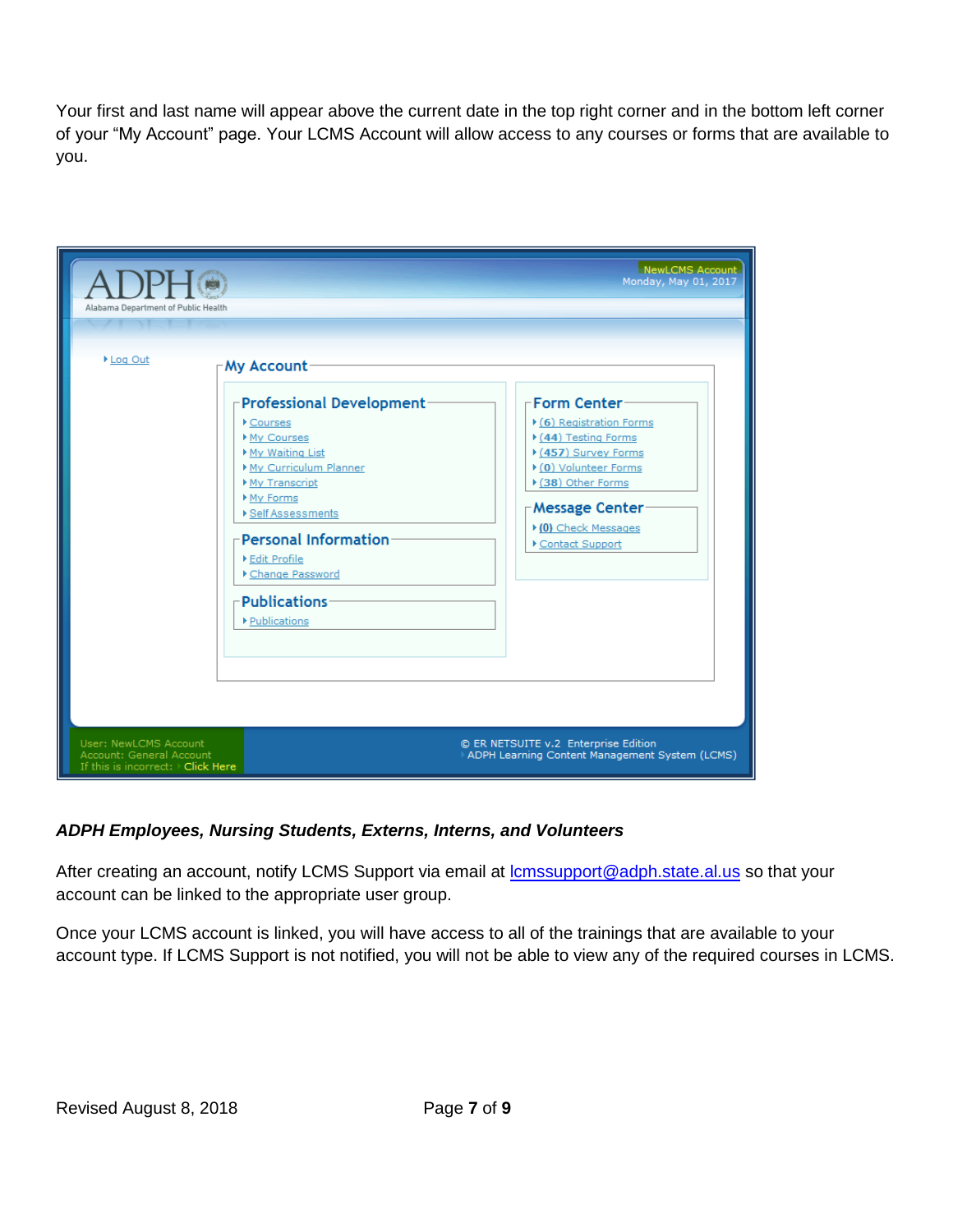# <span id="page-7-0"></span>**How to Retrieve your LCMS Username and/or Password**

If you have forgotten your LCMS Username and/or Password, select the "Can't remember Username or Password? ► Click Here" link.

| Log In                                                                                               |  |
|------------------------------------------------------------------------------------------------------|--|
| To Log In, enter your Username and Password.<br>Don't have a Username? > Click Here                  |  |
| * Username:<br>* Password:<br><b>LOG IN</b><br>* - Indicates required field                          |  |
| ADPH Learning Content Management System (LCMS)<br>Can't remember Username or Password? > Click Here< |  |
|                                                                                                      |  |

Enter your First Name, Last Name, and PIN here. Then click the "Submit" button to retrieve your LCMS username.

| Forgotten Log In Information?<br>Use the form below to retreive your Log In information.             |  |
|------------------------------------------------------------------------------------------------------|--|
| * First Name: Sample<br>* Last Name: Newuser<br>* PIN: 1234<br>Last 4 digits of SSN<br><b>SUBMIT</b> |  |

| Login Information                                                                    |
|--------------------------------------------------------------------------------------|
| Review the Log In information below.                                                 |
| Sample Newuser                                                                       |
| User Name: SamNewUser                                                                |
| Send Log In information to this address: samxxxxxxxxxx@adph.state.al.us<br>Email Now |
| Remember to change your password once you are logged into the system.                |

Your User Name will be displayed on the "Login Information" page. Notice that neither your password nor your complete email address is displayed. For security reasons, you must click the "Email Now" link to receive your password.

Revised August 8, 2018 Page **8** of **9**